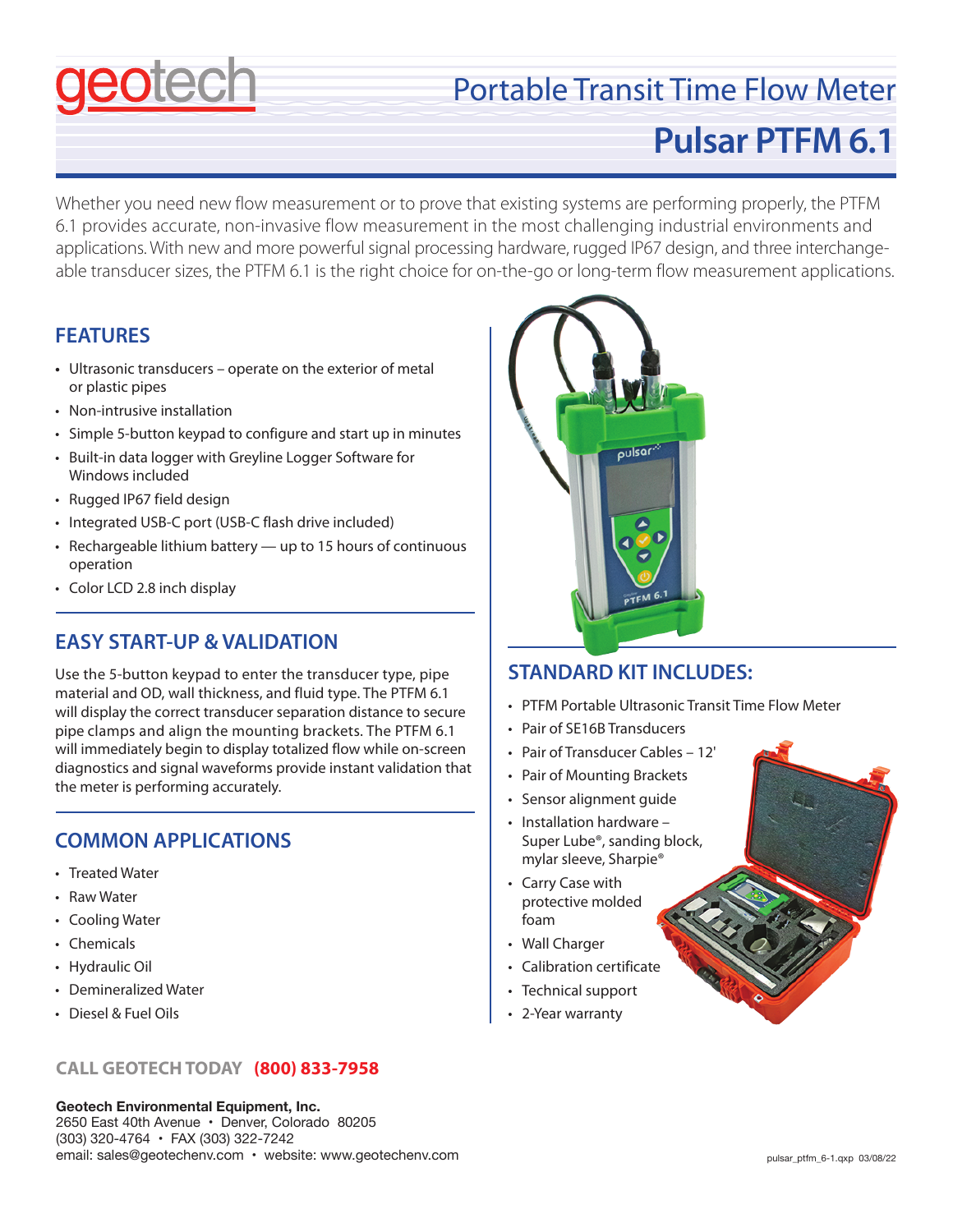

### Portable Transit Time Flow Meter

## **Pulsar PTFM 6.1**

### **ADDITIONAL SENSOR CONFIGURATIONS**





### **CALL GEOTECH TODAY (800) 833-7958**

#### **Geotech Environmental Equipment, Inc.**

2650 East 40th Avenue • Denver, Colorado 80205 (303) 320-4764 • FAX (303) 322-7242 email: sales@geotechenv.com • website: www.geotechenv.com